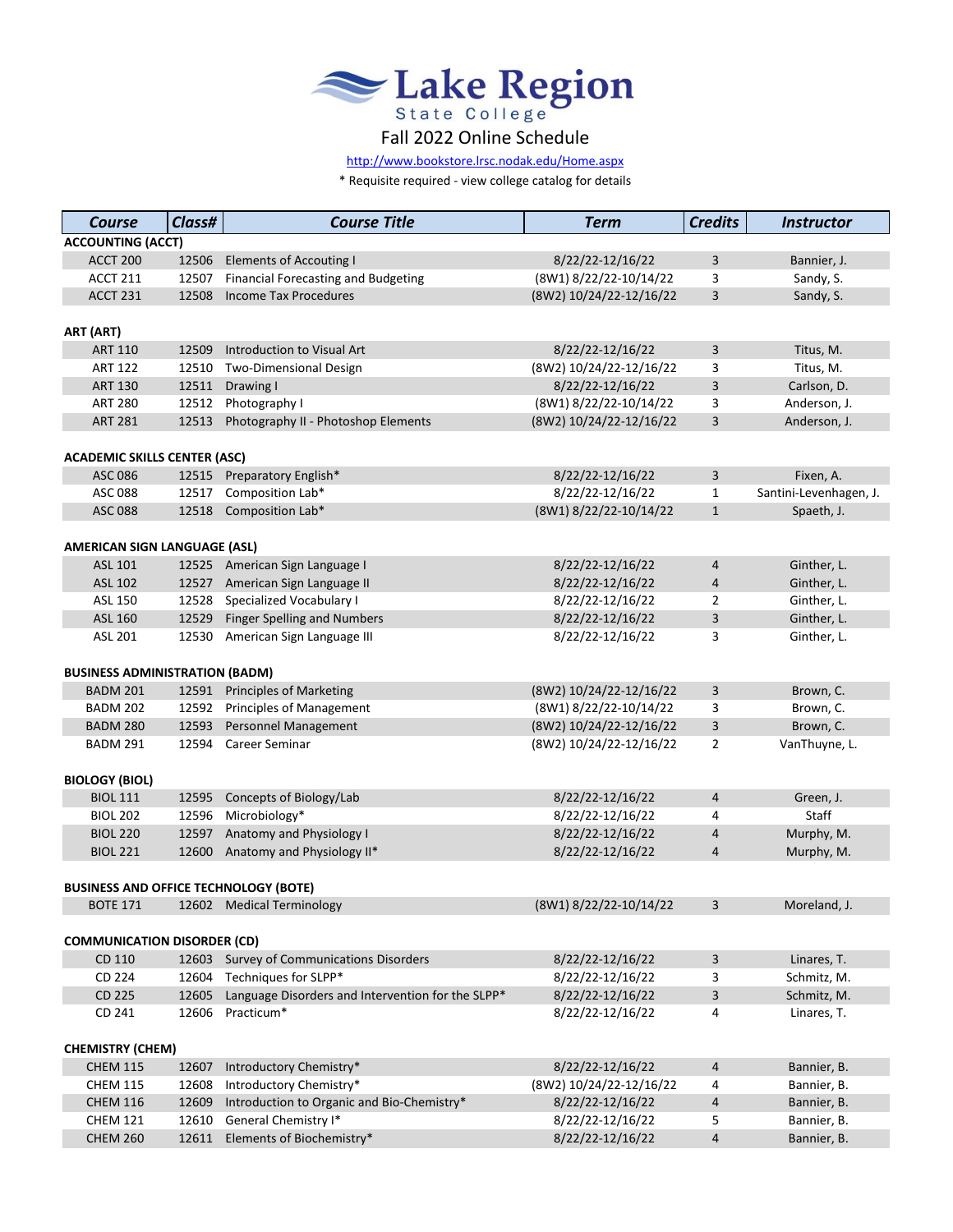| <b>COMPUTER INFORMATION SYSTEMS (CIS)</b> |       |                                                |                         |                |                        |
|-------------------------------------------|-------|------------------------------------------------|-------------------------|----------------|------------------------|
| <b>CIS 104</b>                            | 12615 | Microcomputer Database                         | 8/22/22-12/16/22        | 3              | Nelson, T.             |
| <b>CIS 128</b>                            | 12617 | Microcomputer Hardware I                       | 8/22/22-12/16/22        | 3              | Gunderson, J.          |
| <b>CIS 141</b>                            | 12619 | Introduction to Cyber Security                 | 8/22/22-12/16/22        | 3              | Zettler, P.            |
| <b>CIS 142</b>                            | 12621 | <b>Ethical Hacking and Network Defense</b>     | 8/22/22-12/16/22        | 3              | Horner, J.             |
| <b>CIS 164</b>                            | 12622 | <b>Networking Fundamentals I</b>               | 8/22/22-12/16/22        | 3              | Gunderson, J.          |
| <b>CIS 202</b>                            | 12624 | <b>Advanced Software Applications</b>          | 8/22/22-12/16/22        | 3              | Horner, J.             |
| <b>CIS 267</b>                            | 12625 | Intermediate Networking I                      | 8/22/22-12/16/22        | 3              | Quamme, K.             |
| <b>CRIMINAL JUSTICE (CJ)</b>              |       |                                                |                         |                |                        |
| CJ 201                                    | 12627 | Introduction to Criminal Justice               | 8/22/22-12/16/22        | $\overline{3}$ | Wardzinski, M.         |
| CJ 220                                    | 12628 | <b>Criminal Law</b>                            | (8W1) 8/22/22-10/14/22  | 4              | Lindquist, S.          |
|                                           |       |                                                |                         |                |                        |
| <b>COMMUNICATION (COMM)</b>               |       |                                                |                         |                |                        |
| <b>COMM 110</b>                           | 12629 | <b>Fundamentals of Public Speaking</b>         | 8/22/22-12/16/22        | 3              | Santini-Levenhagen, J. |
| <b>COMM 110</b>                           | 12630 | <b>Fundamentals of Public Speaking</b>         | 8/22/22-12/16/22        | 3              | Santini-Levenhagen, J. |
| <b>COMM 110</b>                           | 12631 | <b>Fundamentals of Public Speaking</b>         | 8/22/22-12/16/22        | 3              | Beich, T.              |
| <b>COMM 110</b>                           | 12632 | <b>Fundamentals of Public Speaking</b>         | (8W1) 8/22/22-10/14/22  | 3              | Beich, T.              |
| <b>COMM 110</b>                           | 12638 | <b>Fundamentals of Public Speaking</b>         | (8W2) 10/24/22-12/16/22 | 3              | Beich, T.              |
| <b>COMPUTER SCIENCE (CSCI)</b>            |       |                                                |                         |                |                        |
| <b>CSCI 101</b>                           | 12640 | <b>Introduction To Computers</b>               | 8/22/22-12/16/22        | 3              | McNaughton, T.         |
| <b>CSCI 122</b>                           | 12641 | <b>Beginning Basic/Visual Basic</b>            | 8/22/22-12/16/22        | 3              | Hanson, K.             |
|                                           |       |                                                |                         |                |                        |
| <b>EARLY CHILDHOOD (ECE)</b><br>EC 210    | 12642 | Intro to Early Childhood Education             | 8/22/22-12/16/22        | $\overline{4}$ | Johnson, M.            |
|                                           | 12646 | <b>Infants and Toddlers</b>                    | 8/22/22-12/16/22        |                |                        |
| <b>EC 220</b>                             |       |                                                |                         | 4              | Johnson, M.            |
| <b>EC 222</b>                             | 12647 | Administration and Leadership in ECE           | 8/22/22-12/16/22        | 3              | Dybing-Driessen, A.    |
| <b>ECONOMICS (ECON)</b>                   |       |                                                |                         |                |                        |
| <b>ECON 201</b>                           | 12648 | Principles of Microeconomics                   | 8/22/22-12/16/22        | 3              | Bergan, N.             |
| <b>ECON 202</b>                           |       | 12649 Principles of Macroeconomics             | 8/22/22-12/16/22        | 3              | Bergan, N.             |
| <b>ELECTRONICS (ELEC)</b>                 |       |                                                |                         |                |                        |
| <b>ELEC 100</b>                           | 12650 | DC Analysis/Lab                                | 8/22/22-12/16/22        | $\overline{4}$ | Yearwood, D.           |
| <b>ENGLISH (ENGL)</b>                     |       |                                                |                         |                |                        |
| <b>ENGL 110</b>                           | 12651 | <b>College Composition I</b>                   | 8/22/22-12/16/22        | 3              | Santini-Levenhagen, J. |
| <b>ENGL 110</b>                           | 12652 | <b>College Composition I</b>                   | 8/22/22-12/16/22        | 3              | Santini-Levenhagen, J. |
| <b>ENGL 110</b>                           | 12655 | <b>College Composition I</b>                   | (8W1) 8/22/22-10/14/22  | $\mathbf{3}$   | Spaeth, J.             |
| <b>ENGL 120</b>                           | 12659 | College Composition II*                        | 8/22/22-12/16/22        | 3              | Santini-Levenhagen, J. |
| <b>ENGL 120</b>                           | 12661 | College Compostion II*                         | (8W2) 10/24/22-12/16/22 | 3              | Spaeth, J.             |
| <b>ENGL 125</b>                           | 12664 | <b>Introduction to Professional Writing</b>    | 8/22/22-12/16/22        | $\overline{3}$ | Santini-Levenhagen, J. |
| <b>ENGL 238</b>                           | 12666 | Children's Literature                          | 8/22/22-12/16/22        | 3              | Santini-Levenhagen, J. |
|                                           |       |                                                |                         |                |                        |
| <b>FITNESS TRAINER TECHNICIAN (FTT)</b>   |       |                                                |                         |                |                        |
| <b>FTT 220</b>                            | 12676 | <b>Exercise Prescription</b>                   | 8/22/22-12/16/22        | 3              | Riggin, T.             |
| <b>FTT 240</b>                            | 12677 | Techniques of Fitness Assessment               | 8/22/22-12/16/22        | 3              | Riggin, T.             |
| <b>HISTORY (HIST)</b>                     |       |                                                |                         |                |                        |
| <b>HIST 104</b>                           | 12678 | United States Since 1877                       | 8/22/22-12/16/22        | 3              | Stotts, J.             |
| <b>HIST 210</b>                           | 12679 | <b>United States Military History</b>          | (8W2) 10/24/22-12/16/22 | 3              | Rodenberger, T.        |
| <b>HIST 239</b>                           | 12680 | The U.S. and the Vietnam War                   | (8W1) 8/22/22-10/14/22  | 3              | Rodenberger, T.        |
|                                           |       |                                                |                         |                |                        |
| <b>HEALTH, PHYS ED, RECREATION (HPER)</b> |       |                                                |                         |                |                        |
| <b>HPER 100</b>                           |       | 12681 Concepts Of Fitness & Wellness           | 8/22/22-12/16/22        | 3              | Riggin, T.             |
| <b>HPER 205</b>                           | 12682 | Health & Physical Education for Elem. Children | 8/22/22-12/16/22        | $\overline{2}$ | Ziegler, K.            |
| <b>HPER 210</b>                           | 12683 | <b>First Aid</b>                               | (8W2) 10/24/22-12/16/22 | $2^{\circ}$    | Bina, T.               |
| <b>HUMANITIES (HUMS)</b>                  |       |                                                |                         |                |                        |
| <b>HUMS 251</b>                           | 12684 | <b>Humanities Survey I</b>                     | (8W1) 8/22/22-10/14/22  | 3              | Johnson, S.            |
|                                           |       |                                                |                         |                |                        |